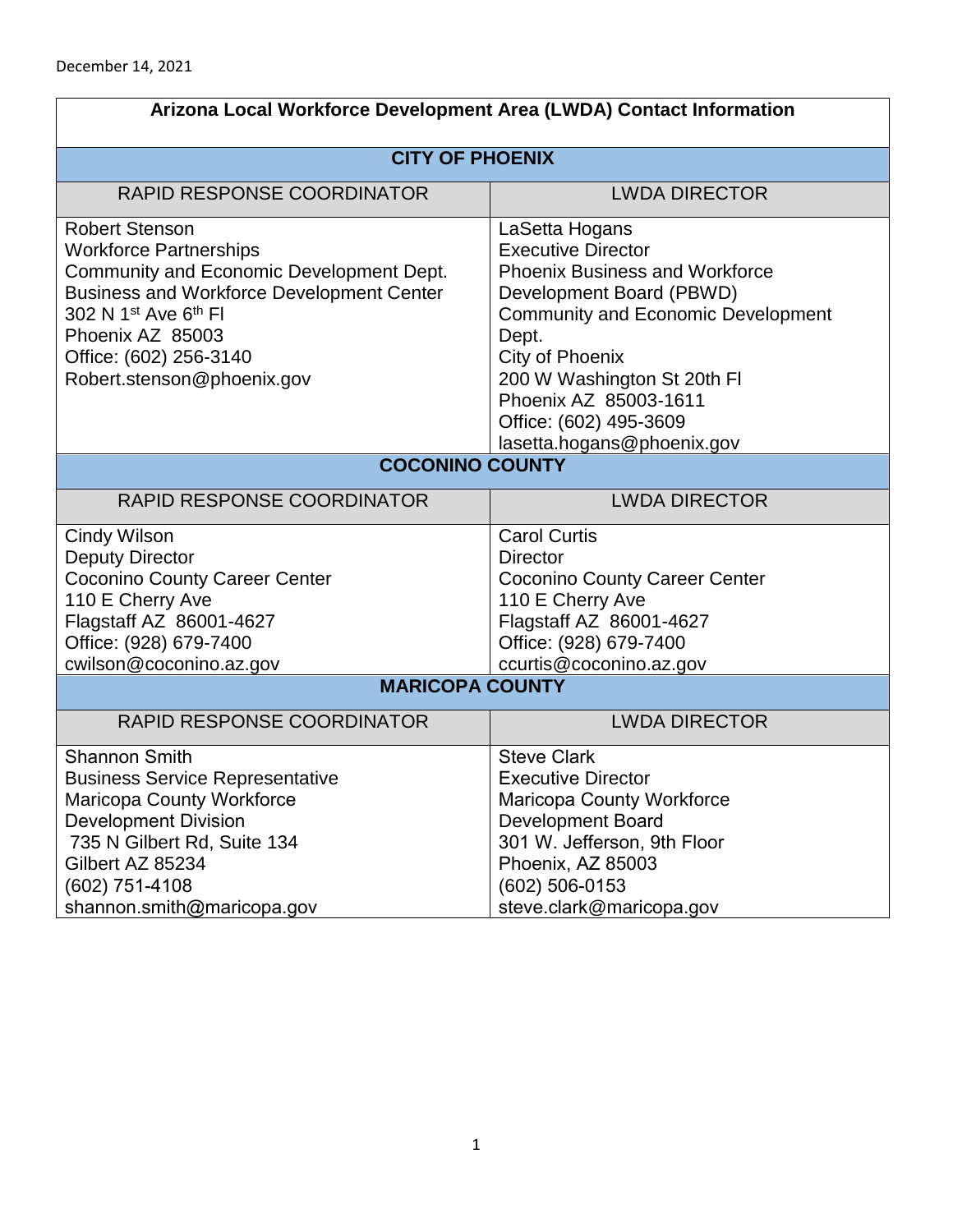| <b>MOHAVE/LA PAZ COUNTIES</b>                              |                                           |  |
|------------------------------------------------------------|-------------------------------------------|--|
| <b>RAPID RESPONSE COORDINATOR</b>                          | <b>LWDA DIRECTOR</b>                      |  |
| Donna Smith                                                | Dave Wolf                                 |  |
| Mohave/ La Paz Counties                                    | <b>Director</b>                           |  |
| <b>Community Services Development</b>                      | <b>Mohave County</b>                      |  |
| 2001 College Dr Ste 94                                     | <b>Community Services Department</b>      |  |
| Lake Havasu City AZ 86403                                  | 700 W Beale St                            |  |
| Phone: (928)453-0710 ext. 3038                             | Kingman AZ 86401                          |  |
| Fax: (928)453-0728                                         | Office: (928) 753-0723 x 4780             |  |
| donna.smith@goodwillaz.org                                 | dave.wolf@mohavecounty.us                 |  |
| NORTHEASTERN ARIZONA INNOVATIVE WORKFORCE SOLUTIONS (NEAZ) |                                           |  |
| RAPID RESPONSE COORDINATOR                                 | <b>LWDA DIRECTOR</b>                      |  |
| Stephanie Ray                                              | Paul Watson                               |  |
| Rapid Response Coordinator                                 | <b>Interim Director</b>                   |  |
| 180 N 9th St                                               | Northeastern Arizona Innovative Workforce |  |
| Show Low AZ 85901-4907                                     | <b>Solutions</b>                          |  |
| Office: (928) 402-8549                                     | 180 N 9th St                              |  |
| Direct: (928) 524-4327                                     | Show Low AZ 85901-4907                    |  |
| stephanie.ray@navajocountyaz.gov                           | Office: (928) 524-4440                    |  |
|                                                            | paul.watson@navajocountyaz.gov            |  |
| <b>NINETEEN TRIBAL NATIONS (NTN)</b>                       |                                           |  |
|                                                            |                                           |  |
| RAPID RESPONSE COORDINATOR                                 | <b>LWDA DIRECTOR</b>                      |  |
| <b>Diana Russell</b>                                       | <b>Ron Trusley</b>                        |  |
| Dislocated Worker Program Manager                          | <b>Executive Director</b>                 |  |
| <b>Nineteen Tribal Nations</b>                             | <b>Nineteen Tribal Nations</b>            |  |
| 882 E Reliant St                                           | 4206 S 62nd Ln                            |  |
| Gilbert AZ 85249                                           | Phoenix AZ 85043-1904                     |  |
| Office: (928)713-3080                                      | Office: (602) 272-2398                    |  |
| Fax: (480)883-6964                                         | Cell: (602) 510-9671                      |  |
|                                                            | rtrusley@cox.net                          |  |
| <b>PIMA COUNTY</b>                                         |                                           |  |
| RAPID RESPONSE COORDINATOR                                 | <b>LWDA DIRECTOR</b>                      |  |
| Nils Urman, Program Manager                                | <b>Arnold Palacios</b>                    |  |
| Pima County Community Services Employment &                | Interim Director (as of 8/6/18)           |  |
| Training                                                   | Pima County Community Services,           |  |
| Pima County                                                | <b>Employment and Training</b>            |  |
| 2797 E. Ajo Wy                                             | Pima County                               |  |
| Tucson, AZ 85713-6223                                      | 2797 E Ajo Wy                             |  |
| Office: (520) 724-3684                                     | Tucson AZ 85713-6223                      |  |
| Cell: (520) 313-3434                                       | Office: (520) 724-6742                    |  |
| Nils.Urman@pima.gov                                        | Arnold.palacios@pima.gov                  |  |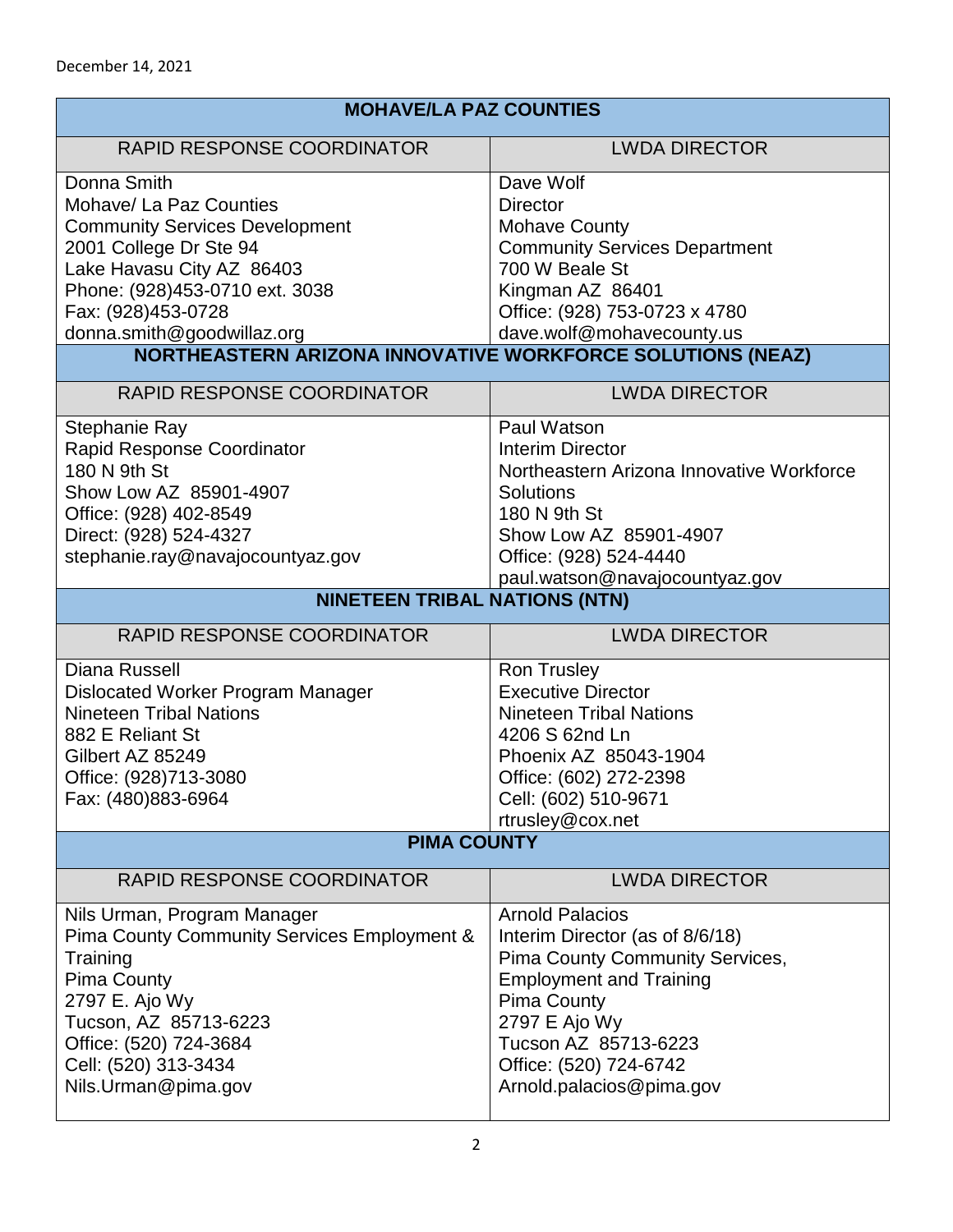| <b>PINAL COUNTY</b>                                                                                                                                                                                        |                                                                                                                                                                                                                                                   |  |
|------------------------------------------------------------------------------------------------------------------------------------------------------------------------------------------------------------|---------------------------------------------------------------------------------------------------------------------------------------------------------------------------------------------------------------------------------------------------|--|
| <b>RAPID RESPONSE COORDINATOR</b>                                                                                                                                                                          | <b>LWDA DIRECTOR</b>                                                                                                                                                                                                                              |  |
| Connie Fraijo<br>318 N Florence St Ste C<br>Case Grande AZ 85122<br>Phone: 520-866-3602<br>connie.fraijo@rescare.com                                                                                       | <b>Adeline Allen</b><br>Director of Housing<br><b>Pinal County LWDA</b><br>970 N Eleven Mile Corner Rd<br>Casa Grande AZ 85194-7242<br>Office: (520) 866-7200<br>adeline.allen@pinalcountyaz.gov                                                  |  |
| <b>SANTA CRUZ COUNTY</b>                                                                                                                                                                                   |                                                                                                                                                                                                                                                   |  |
| <b>RAPID RESPONSE COORDINATOR</b>                                                                                                                                                                          | <b>LWDA DIRECTOR</b>                                                                                                                                                                                                                              |  |
| Irasema Olvera<br><b>WIOA Program Manager/</b><br><b>EO Compliance Officer</b><br>610 N Morley Ave<br>Nogales AZ 85621-2964<br>Office: (520) 375-8013<br>iolvera@santacruzcountyaz.gov                     | <b>Maritza Cervantes</b><br><b>WIOA Program Director</b><br>610 N Morley Ave<br>Nogales AZ 85621-2964<br>Office: (520) 375-7670, Ext 8014<br>Fax: (520) 281-1166<br>TTY: (520) 287-2946<br>mcervantes@santacruzcountyaz.gov                       |  |
| SOUTHEASTERN ARIZONA (SEAZ)                                                                                                                                                                                |                                                                                                                                                                                                                                                   |  |
| <b>RAPID RESPONSE COORDINATOR</b>                                                                                                                                                                          | <b>LWDA DIRECTOR</b>                                                                                                                                                                                                                              |  |
| <b>Vickie Simmons</b><br><b>Deputy Director</b><br>2600 E Wilcox Dr Rm H-106<br>Sierra Vista AZ 85635<br>Office: (520) 458-9309 x 3544<br>vickie.simmons@cpic-cas.org                                      | Vada Phelps<br><b>Executive Director/CEO</b><br>Southeastern Arizona Workforce Connection<br>900 Carmelita Dr<br>Sierra Vista AZ 85635-1927<br>Office: (520) 439-3542<br>vphelps@cpic-cas.org                                                     |  |
| YAVAPAI COUNTY                                                                                                                                                                                             |                                                                                                                                                                                                                                                   |  |
| RAPID RESPONSE COORDINATOR                                                                                                                                                                                 | <b>LWDA DIRECTOR</b>                                                                                                                                                                                                                              |  |
| Leah Cickavage<br><b>Operation Manager</b><br><b>NACOG</b><br><b>Economic Workforce Division</b><br>221 N Marina Ste 201<br>Prescott AZ 86301-3188<br>Office: (928) 778-1422 x 210<br>lcickavage@nacog.org | <b>Teri Drew</b><br><b>Regional Director</b><br>Northern Arizona Council of Governments<br>(NACOG)<br>221 N Marina Ste 201<br>Prescott AZ 86301-3188<br>Office: (928) 778-1422 x 212<br>tdrew@nacog.org<br>Exec. Staff Asst.<br>jsawyer@nacog.org |  |